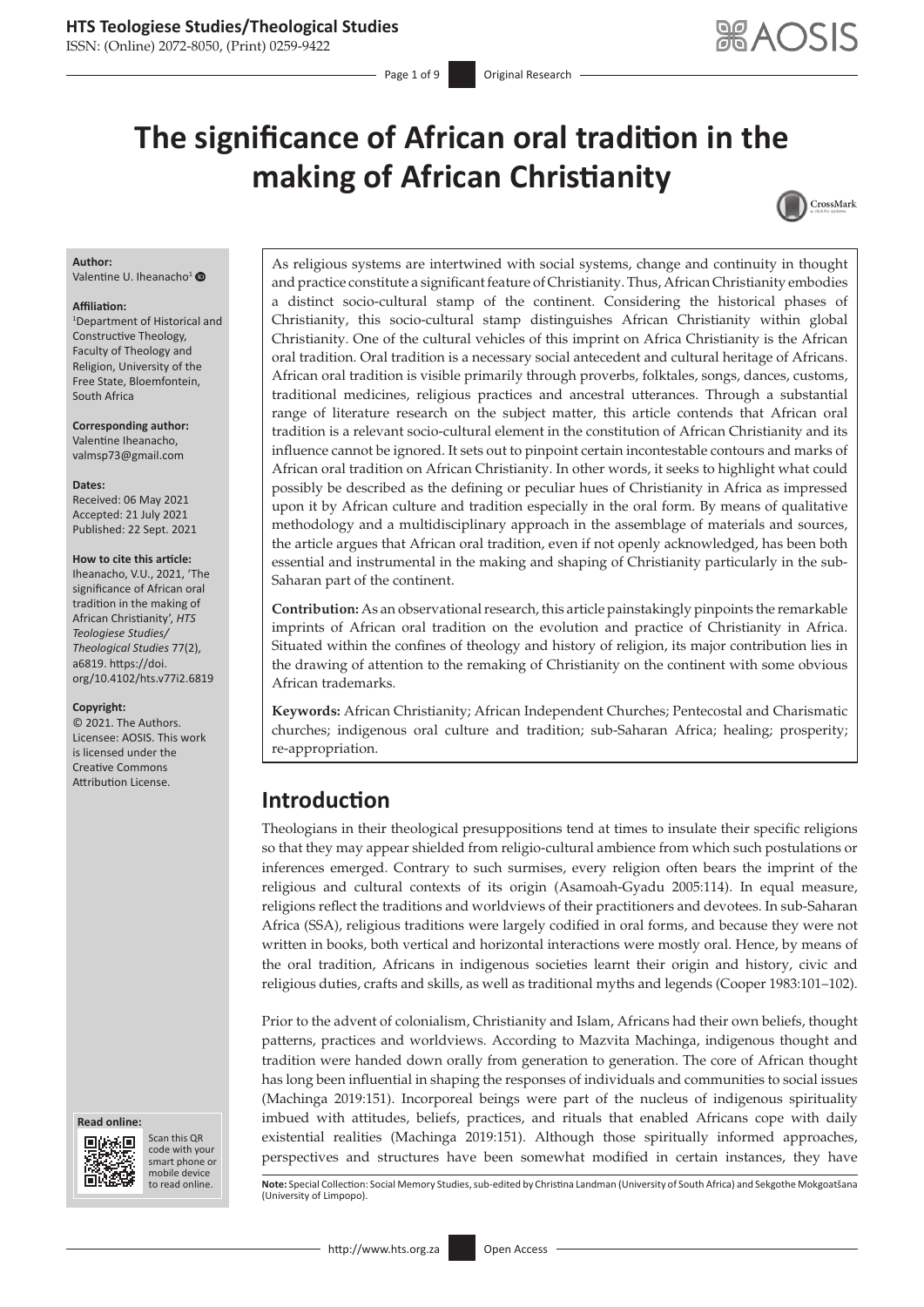remained influential in the lives of many Africans, whether they be traditional worshipers, Christians or Muslims. Whether consciously admitted or denied, the oral tradition and its multifaceted aspects remain an essential constituent of the rich African cosmology and way of life (Machinga 2019:152).

Oracy can legitimately be described as the hallmark of African civilisation. African historians such as Théophile Obenga and Joseph Ki-Zerbo, and literary icons such as Ayi Kwei Armah, Ng giwa Thiong'o, Chinua Achebe and a host of others, have searched through African oral tradition for a luminary past to highlight a positive image and identity for the black people (Gampiot 2017:73; Sackey 1991:389). The creative use of African oral tradition is quite visible in the writings of the first and second generations of African writers from the 1950s to the late 1980s. Their skilful retrieval of African oral narratives and their incorporation into structure, theme and style gave birth to the Africanisation of the novel form. As Mbop Louis (a Kuba elder) once explicated in a conversation with the Belgian historian and anthropologist, Jan Vansina: 'We too know our past because we carry our newspapers in our heads' (cited in Newbury 2007:215). Similar view is upheld by John Mbiti in reference to religion amongst the African people:

Religion in African societies is written not on paper but in people's hearts, minds, oral history, rituals and religious personages like the priests, rainmakers, officiating elders and even kings …. (cited in Kamara 2000:507)

This article discusses the significance and influence of African oral tradition on African Christianity. Particular attention is focused on the oral culture as expressed in sermons, prayers, songs and prophetic utterances. The aim is to demonstrate that African oral tradition is an important socio-cultural component in the making of African Christianity. For this reason, qualitative methodology and a multidisciplinary approach have been used in this article to explore and describe the important place of African oral tradition in African Christianity. By looking at subtitles such as a diehard primal worldview, innovative syncretism, pragmatic selections and performative Christianity, this article considers some key conceptual underpinnings of African Christianity as displayed in a few places in SSA. This is performed primarily through the optics of the African Initiated Churches and Pentecostal and Charismatic churches, with occasional allusions to the mainline churches.

# **A die-hard primal worldview**

A staunch member of the Harrist Church almost equated the Liberian Grebo prophet, William Wade Harris, to Jesus Christ. Through his message, the wandering prophet made a deep impression on his African converts because he shared their worldview. Harris simply preached that the 'devil is defeated'. He was held in high esteem by his adherents. An ardent follower of his, made this remarkable conclusion about Harris in relation to God and other prophets:

God sent his sons to a different people to save them. Jesus went to Europe to save the whites, but he did not come to Africa. It was the prophet Harris, an African like us, whom God sent to bring us into the light. (Gampiot 2017:60)

Harris and other founders of African Initiated Churches, adopted a practical approach to Christianity, accompanied by a problem-solving mentality. Whether it was Simon Kimbangu in the Congo, Isaiah Shembe in South Africa, Samuel Oschoffaor and the founders of the Aladura churches in Nigeria, they all shared one thing in common. They held in unison an 'enchanted worldview' whereby the old terrifying gods in the over-spiritualised indigenous cosmology reemerged and clothed with new Christian aprons (Asamoah-Gyadu 2005:110). This is also true of Pentecostal and Charismatic churches that now populate African religious landscape. The 'enchanted worldview' with its traditional religious beliefs and practices, is embedded in Africa's religious revitalisation. It makes it possible for pre-Christian consciousness to impinge itself upon the followers of the founders of the second and third phases of African Christianity (Kollman 2010a:14).

Undeniably, traditional religion has got its own tenets, but it does not possess, in the strict sense of the terms, enforceable theological dogmas such as Judaism, Christianity and Islam. It is a religion of the heart that is enshrined in the cultural identity and value system of the people. Although Africa is a geographical entity and a political constitution, however, it is not a monolith reality. Its diversities do not preclude a 'simultaneous homogeneity in epistemology and philosophy in which the religious factor is both active and powerful' (Machinga 2019:152). The religious component and outlook to life are a visible thread in the African cosmology predicated upon a 'mystical causality'. It is this mystical causality as encased in indigenous religious worldview, in the assertion of J.K. Asamoah-Gyadu, that explains Africa's seemingly incurable religiosity (Asamoah-Gyadu 2005:94). It is not hard to imagine that religion is bound to become a strategy for survival in a cosmology where the physical world and the habitation of human beings are construed as a playground for contending and contradicting powerful unseen forces (Adogame 2000a:6; Asamoah-Gyadu 2005:93–94). Within the labyrinth of warfare between supernatural forces, human beings consider themselves as pawns. The philosophy of life and the value system that are orally imbibed, teach Africans to look towards benevolent forces for blessings and protection from malicious spirits. In that worldview, every misfortune and inexplicable death 'provided occasions for consultations with priests and diviners for supernatural answers and interventions' (Asamoah-Gyadu 2005:94).

A glimpse of African traditional 'mystical causality' can be gleaned in Ayi Kwei Armah's book, *Fragments*, typified by the folktale tradition and worldview of the Akan people of Ghana. The reason proffered in the novel for the death of a child five days after his birth is something most traditional African societies can easily relate to. In the conversation between Naana (voice of the ancestors) and Baako (the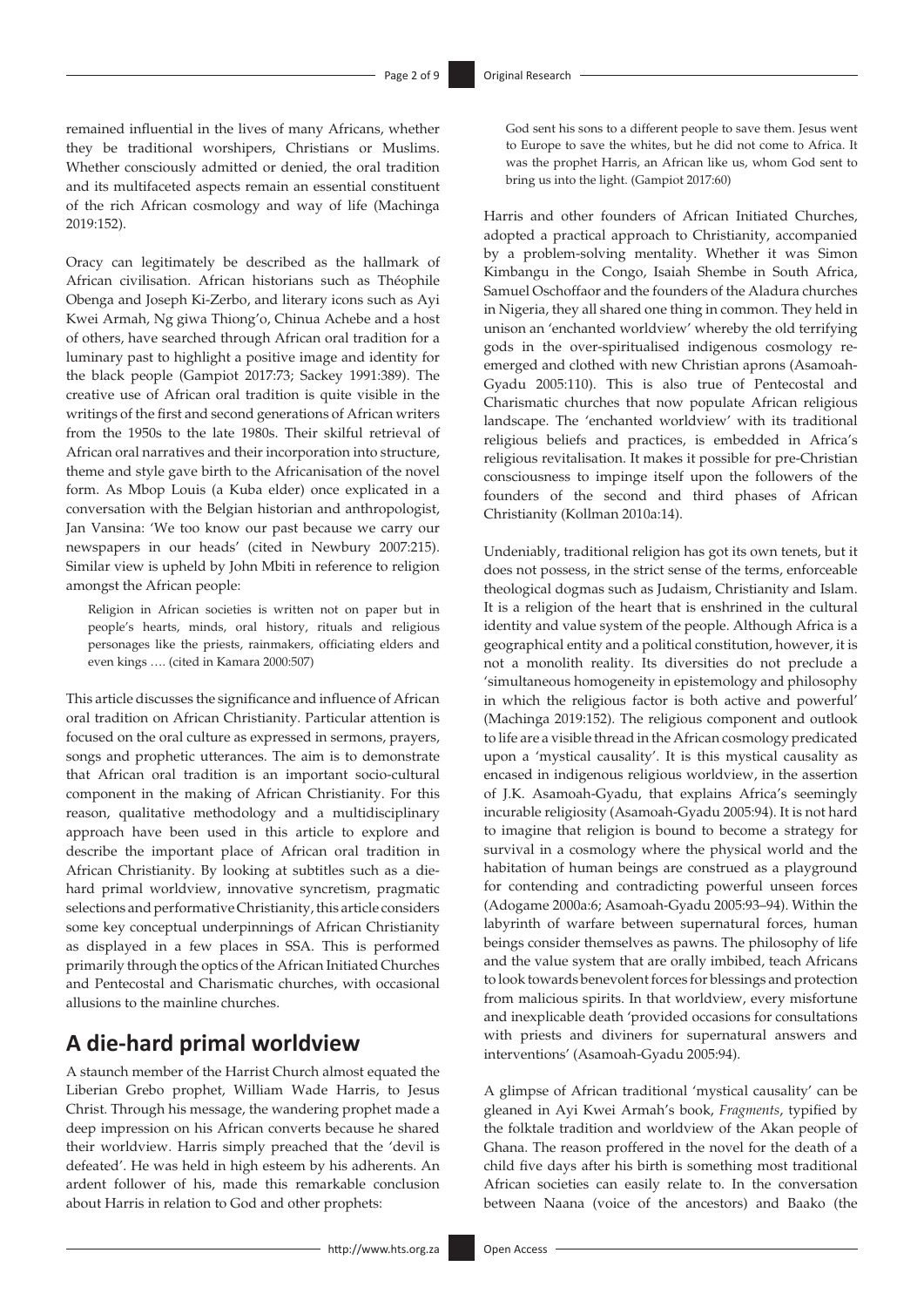principal character of the novel), it comes to the surface that the little child's death could not be prevented. It is the punishment on the living for their failure to respect the norms and practices of the powerful ancestors such as the offering of libation (cited in Sackey 1991):

Did they pour a libation before starting this drinking? I heard nothing, neither the silence nor the words.

There was no libation, Naana.

Do not play with me, Baako. You made my heart jump.

It's true, there was none.

She sighed. Great friend, they have taken to forgetting the ancestors themselves. They do not look to those gone before, and they do not see the child. Where are their eyes, then? [262–263]. (pp. 393–394)

The prevalence and centrality of 'healing' and 'deliverance' rituals in contemporary African Christianity is without doubt anchored on the resilience, affinity and reality of traditional religious worldview. Afe Adogame observed that the benevolent and malevolent spiritual entities are part of a polarised African cosmos. It is a cosmology that is hinged upon the belief in malevolent spiritual powers that include evil spirits, witches and wizards (Adogame 2012b:80). Traditional religion offers a sense of security and protection from supernatural evil powers. It is cast against the background of a precarious environment where release from problems and challenges because of natural causes is considered paramount to human survival. The transposition of indigenous belief system has led to the re-invention of Christianity in Africa and amongst Africans in the diasporas. This is not surprising because traditional religions as a common heritage of Africans, involves their body, mind and soul. It influences their pragmatic view of religion in coping with various existential challenges, particularly with the retention of indigenous aetiologies of diseases, illnesses and evil spirits (Adogame 2012b:89; Kamara 2000:509). The comment of Carl Sundberg on a Congolese who migrates to Sweden can be applied to many Africans in the diasporas. They do not easily shed their indigenous worldview on matters of health, wealth and success. Sundberg observes that a Congolese who moves to Sweden, for instance, does not immediately or even after a pretty long time in Europe, change his or her ideas about why certain things happen. In peculiar circumstances, even the inability to get a visa to Europe or America is sometimes interpreted as a religious problem that requires prayer (Sundberg 2019:337, 339).

In former times, recourse was made to diviners and traditional healers who could read signs and prescribe appropriate remedies. Similarly, Christian prophets and pastors are now also sought after for their supposed spiritual abilities and pedigrees to ward off evil spirits and assure their followers of blessings. The emphasis on 'power' in the re-appropriated African Christianity strikes a familiar cord in the African context where the supernatural realm is invoked upon for active power, intervention and succour. It is an enduring worldview where religion is experiential and used for the practical purposes of explanation, prediction and control in view of the ubiquity of evil spirits (Asamoah-Gyadu 2005:114). Prayers, sacrifices, offerings and rituals were deployed in indigenous worldview to secure practical ends such as success, prosperity and general well-being. In the summation of Mbiti: 'In prayers for wealth, success, and prosperity, African peoples indicate their conviction that man's physical welfare ultimately depends on the spiritual realm of God and the departed' (cited in Asamoah-Gyadu 2005:105). This explains why rituals in Africa have particular importance especially in terms of socio-cultural and religious symbolism. Rituals as symbolic acts are underpinned by their religious connotation based on their relation to the spirits and supernatural world. Ritual actions serve as an exchange between human beings and the spirit world, giving access to power to heal, protect and grant material prosperity (Meyer 2007b:14). It explains why the ordinary human experience may be understood in traditional cosmology as a mimetic of the transcendent. Herein, every misfortune is perceived as a diminution of the vital force from either of the three worlds of traditional cosmology: human, natural and supernatural. The physical world serves as a vehicle for the spiritual, which is built around the 'mystical causality' because every conceivable human problem appears to have been caused by some 'mysterious' force (Asamoah-Gyadu 2005:105; Machinga 2019:155).

### **Innovative 'syncretism'**

Religions like cultures are porous by nature, on the recognition that they are open to intermixture and mutual borrowing from each other. They undergo historical changes, especially in a competitive environment in the fight for attention and attraction of adherents. The process is equally characterised by inter-penetration (Stewart 1999:41). In its earliest usage, as coined by Plutarch (AD 46–119), syncretism was employed in a positive sense as a means of survival. It appeared for the first time in Plutarch's *De fraterno amore*, where he used it to describe the strategy adopted by the Cretans against the onslaughts of a common foreign enemy. In his depiction of the resourcefulness of the Cretans to mend their differences, Plutarch reported thus: '… though they often quarrelled with and warred against each other, made up their differences and united when outside enemies attacked; and this it was which they called "syncretism"' (cited in Berner 2001:505).

It goes to show, as found in the work of Plutarch in the first century, that syncretism was originally a strategic means for survival and preservation. From the standpoint of its etymology, syncretism and the needed process for its fruition, appear to occur in situations of tension or crisis. According to Charles Stewart, syncretism only acquired an overriding negative connotation in the 17th century (Stewart 1999:45). The negative usage of the term became more heightened in Africa with the emergence of African Independent Churches in the early 20th century. It was used to denigrate local churches that broke away from the spheres of the control of mission churches. African Independent Churches as result of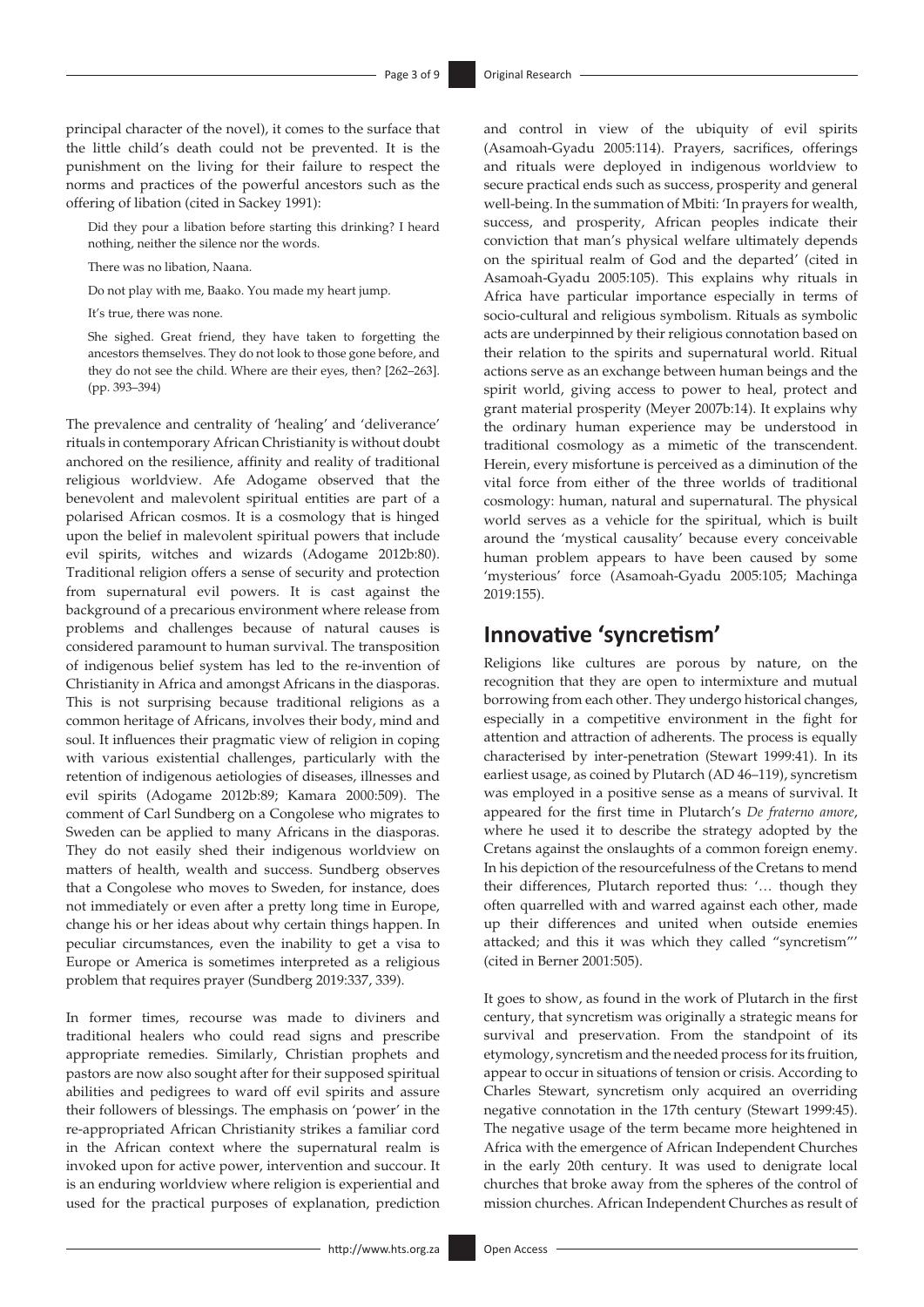their native origin and establishment by Africans, slowly acquired their own space through creative innovations in the mixture of Christian and indigenous mindsets (Stewart 1999:45–46).

In anthropological parlance, syncretism has come to mean a synthesis between foreign and indigenous elements. It is like the melting point of integration in which the meeting cultures involved, lose and acquire, in equal measure (Stewart 1999:49). It facilitates the amalgamation of different religious traits for interaction and mutual borrowing (Adogame 2000a:5). Used anthropologically in application to the 'Africanisation' of Christianity, the term implies a positive understanding. In this sense, it incorporates indigenous religious thought and practices into African Christianity. In this regard, Christianity and traditional religion have been engaged in a continuous dialectical interlock of mutual exchange and creative appropriation. From anthropological prism, tradition becomes much more than something of antiquity that constitutes an essential part of African cultural and religious heritage (Meyer 2004a:455, 457).

The American anthropologist, Melville Herskovits (1895–1963) offered insights into the aforementioned view of syncretism with an illustration from the integration of African Americans in an overwhelmingly white society. As a realist, Herskovits was convinced that African Americans whilst integrating into the American society, still unconsciously preserved a good number of their African cultural roots. These were visible in the areas of religion, folklore and music. Herskovits coined the term 'cultural imponderables' to underline the lingering ethnic particularity of a group. It means that syncretism contains both 'survivals' from the past and offers a means to unite the past and the present (Stewart 1999:50). The interrelation between the past and the present through the mediation of creative syncretism comes in the form of a hybrid. Interestingly, in its original Latin provenance, hybrid was used to denote the offspring of a tamed sow and a wild boar.

In view of this discussion, it can be surmised that all religions, to some extent, may be described as hybrids because of the variety of their overlapping and criss-crossing experiences. It presupposes that every system has undergone some form of change over time since its beginning (Berner 2001:502; Stewart 1999:45). A good example, in reference to Christianity, is from the Late Antiquity in the collection of hymns by Synesius of Cyrene (373–414). Hymns 6, 7 and 8 of that collection are particularly instructive because Christological themes are couched in metaphors taken directly from ancient Greek mythology (Berner 2001:508). Jesus is addressed in those hymns as the 'glorious offspring of the virgin of Solyma', which is an allusion to the Olympus, or the mountains of the Solymi as mentioned by Homer in his *Oedipus* ('Solyma' in Smith 1854). Encapsulated in the same worldview of Greek mythology, Jesus is lauded by Synesius for descending into the Tartarus, which is a place of torment and suffering for the wicked. In his praise of Jesus, Synesius exclaimed that an 'uncountable races of demons all around the air' trembled at the sight of Jesus, the ruler of souls and the conqueror of Titan, 'the shepherd of the nocturnal gods' (Pachulia 2019:63–66).

Theologians, on their part, like to consider syncretism as a normative category but in a somewhat negative sense. They use it to describe the religious processes or phenomena that may be looked upon as deviations from the essence of Christianity. This occurs if syncretism happens at the level of system within the process of blurring the boundaries between different religious systems. The desired intention is the reduction of tension between the different systems. Contrarily, historians of religion use syncretism as a descriptive category where it takes place on the level of elements and is directed towards incorporating elements from different religious systems. It does not obliterate the boundaries between the systems. In contradistinction to the position of theologians, historians of religion hold the view that there is not 'a fixed centre inhabited by imperturbable contents of faith and revelation' (Berner 2001:499).

Whilst historians of religion may recognise the 'cores' and 'boundaries' of different religions, what they disapprove is the derogatory use of syncretism to deny the respective religious expression of certain values: authenticity, consistency and creativity. As far as historians of religions are concerned, there is no 'pure' religion and there is no 'pure' culture (Berner 2001:502–506). As two dynamic phenomena, both involve a combination of elements that are borrowed from two or more different traditions. Consequentially, religions like cultures, embody present composites that may eventually innovate and forge new hybrid forms in the future. Again, the history of Christianity indicates that the Christian religion has not always been 'pure' as there are cultural traces of borrowed elements from other religions (Stewart 1999:55). The dynamism of Christianity makes it possible for it to adapt and borrow as it continues to interact with other religions and cultures. This explains why African Christianity as a distinct blend within global Christianity, is a veritable adaption of Christianity to the African context. Its adaptation is the end product of a mixture and mutual influence between Christianity and traditional religious and cultural heritage. Like in other places, the appropriation has been mediated by local differences, and at the centre of which, is to be inserted African oral tradition (Werbner 1997:315).

Employing the process of creative fusion, Christianity in Africa has retained its core belief systems and multiple rituals whilst at the same time, it has taken up certain strings of the African cultural matrix. Like African literature inspired by African oral tradition, Christianity equally feeds from particular African belief systems. This is discernible in religious music, dance, and displayed vibrancy in worship. It is a truism that African ontology is expressed in colours, made visible in traditional attires, singing and celebration. These cultural traits leave their imprints on Christian worship,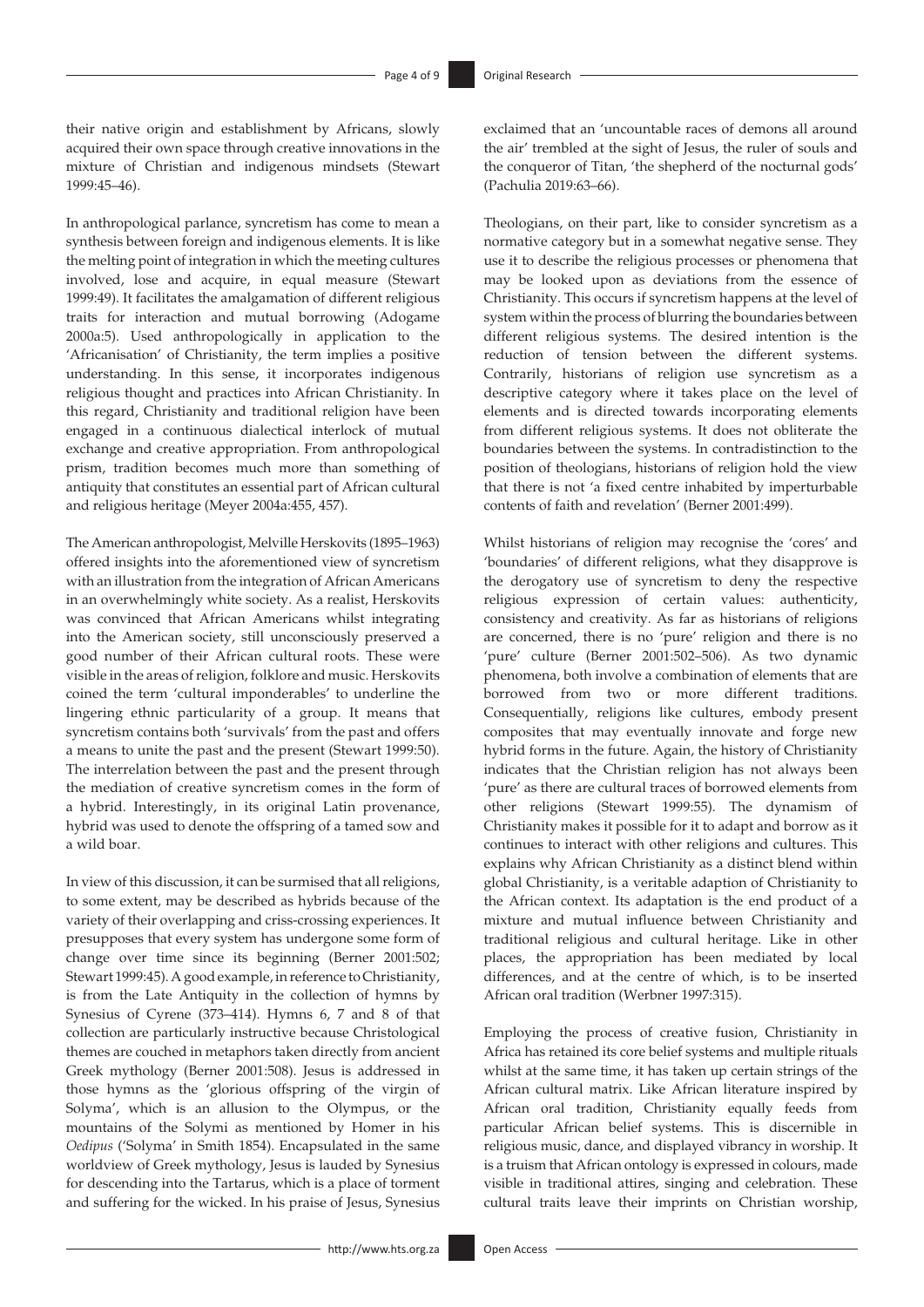whether of the mainline churches, the Protestant churches or the Pentecostal religious services. Their aesthetic quality is undeniably rooted in indigenous ingenuity (Kamara 2000:513). It bears reiterating that the emergence of Pentecostal and Charismatic churches and their flourishing on the continent have brought innovations within African Christianity. There is no denying the fact that, in many respects, those innovations have been accomplished against the backdrop of pre-existing traditional religious and cultural worldviews.

### **Pragmatic selections**

Africa, as Paul Kollman has observed, probably houses a larger variety of manifestations of Christianity than any other continent in the world (Kollman 2010a:4). The phenomenal success of Christianisation in SSA was achieved by means of what Kollman describes as 'choice-encompassed' (Kollman 2010b:126). In the explication of Kollman, the term refers to the agency within which Africans could incorporate and adapt new religious identities. The remaking, as it were, of Christianity on the continent occurred within the broader perspective of the continent's overall adjustments to Western and Arab intrusions. Africans in the face of Christian missionary evangelisation, selectively appropriated the Christian message on their own terms, and found therein possibilities for a creative agency amid constraints. In several ways, through their dynamic responses, they helped shape missionary activity on the continent as missionaries constantly had to assess and renegotiate their strategies to local reality (Kollman 2010b:126).

In other words (Maxwell 2006):

[*M*]ission Christianity became African when it re-sacralised the landscape and made use of local agents in proselytism, preaching and prophetism, and also when Africans seized hold of Christian symbols and powers, especially literacy. (p. 380)

Quite noticeable and interesting, is the fact that Christian missionary enterprise in Africa became particularly successful in those parts of the continent where it subtly adjusted to African 'predilections' (Maxwell 2006:380). In comparison to the land of the missionaries, the efforts of Africans to 'domesticate' Christianity and to make it theirs, took place in a very short period of time. Conversely, it took Europeans about 10 centuries to transform Christianity from its Jewish roots into a European religion. According to Nicholas Creary, Africans were resourceful in their selective appropriation and incorporation of foreign elements from either Islam or Christianity into their own religious systems that pre-existed the arrival of European missionaries (Creary 1999:766). Specifically, in the case of Christianity, there ensued an Africanisation of Christianity as a result of that intermingling, accompanied by a spectacular growth that is probably unprecedented in the history of Christianity. As Kollman explains, it is a growth that 'represents possibly the largest forty-year transformation to a new religious identity in human history' (Kollman 2012c:304). In hindsight, the words of Mojola Agbebi (cited in Killingray 2011), etched in 1889, about the local content and the place of indigenous

agents in the progress of Christianity in Africa, now seem prophetic:

To render Christianity indigenous to Africa, it must be watered by native hands, pruned with native hatchet, and tended with the native earth. It is a curse if we intend for ever to hold at the apron strings of foreign teachers, doing the baby for aye. (p. 96)

The rooting of Christianity into the African world may be comparable to pan-Africanism as envisioned by Naiwu Osahon. For Osahon, it ought to be a movement that should emerge from within the continent and 'must be founded on ideas and philosophies that have emerged from the African human experience, the African soul, and the African psyche' (cited in Ugwuanyi 2017:68). Putting aside differences and variations based on geographical locations and personal preferences of African church founders, a common supposition can be made about the hominess of Christianity on the continent. It has to do with the pragmatic selectiveness that has given African Christianity its peculiar hue. Its offshoots include a praxis and a spirituality that is enclosed in an African 'performed theology'. It involves a belief system that is highly experiential rather than a primarily cognitive understanding of the Christian faith (Skelton 2010:156). The Yorubas of Nigeria is a good example of an African people that were not crushed by a monolith of Christian doctrine and practice. They did not accept in an indiscriminate manner every tenet of Christianity. Instead, they selectively took from Christianity what they liked, and used it to enlarge their worldview. Contemporarily, they re-cast the fruits of their borrowing from Christianity in their traditional and cultural mode so that some elements from the native culture found their way into the people's practice of Christianity (Maxwell 2006:385). The Zionist churches in southern Africa achieved a similar feat in drawing on their African cultural resources, which they conjoined to their new Christian faith to fashion out their unique way of being Christian (Kollman 2010a:8). The experience of the Yorubas and Zionist churches in terms of the intermixture of Christianity and their respective native cultures, may be described as having the best of two worlds without the fear of contradiction and syncretism.

A similar congruence and fusion is presently taking place within Pentecostal and Charismatic churches. The convergence gives birth to a new ontological fit on the heels of African cosmological presupposition, in relation to practical help and the promises of Pentecostalism, especially success and prosperity (Kollman 2010b:133). The emphasis is on the power of word of mouth to effect what it says through uttered declarative prayers in order to conjure God into intervening in favour of the intercessors. It is an interventionist theology about God's immediacy, coupled with an expressive spirituality that appears to suit African religious psychology (Asamoah-Gyadu 2005:101, 105). It is not uncommon to hear the complaint of the Pentecostals against mainstream churches whose liturgical services and preaching are judged by the Pentecostals as lifeless. Priority appears to be accorded to experience. The 'Pentecostalisation' and 'Charismatisation' of African Christianity fits so well into the narrative of pragmatic selectiveness where the preponderance of oral expression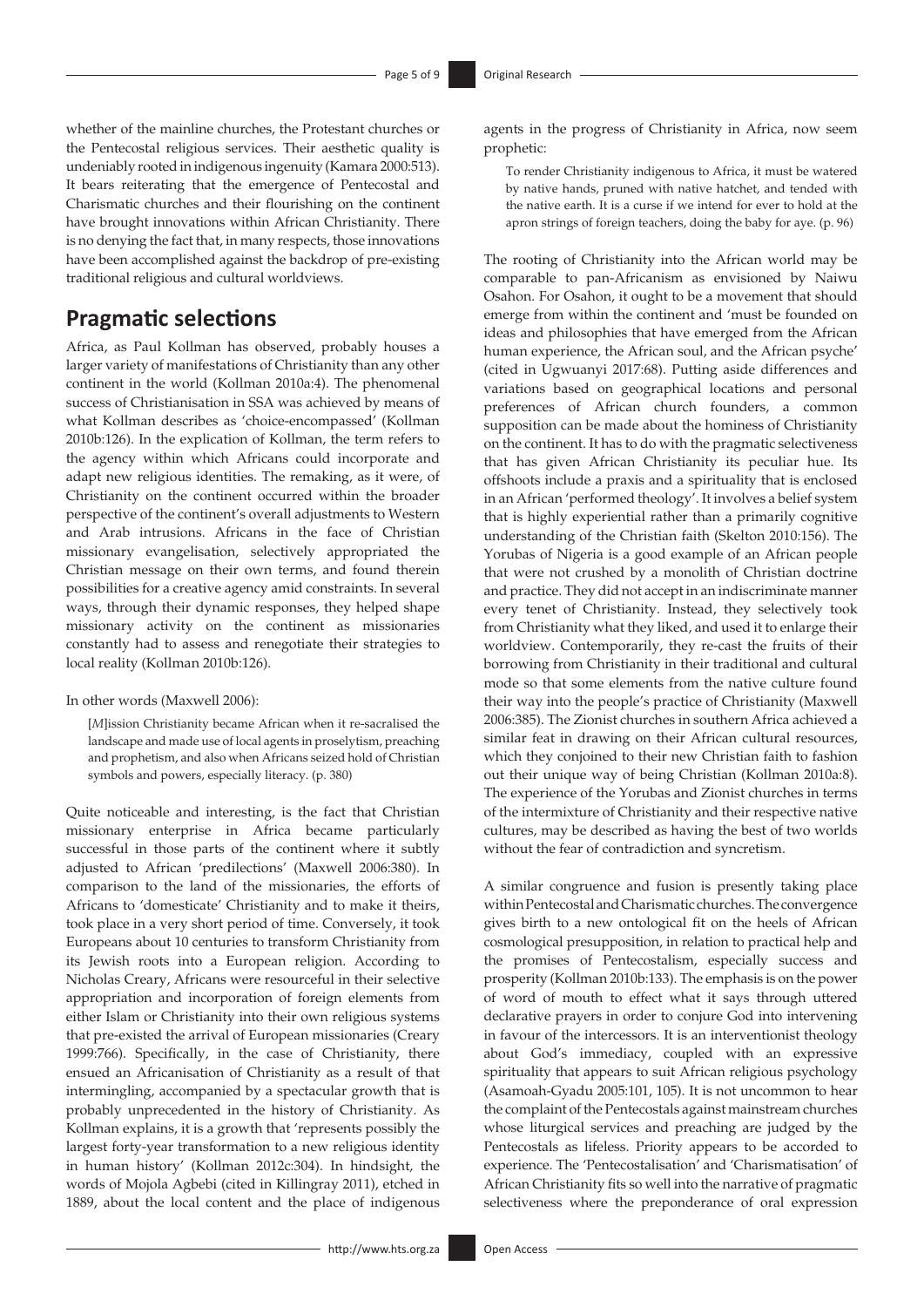favours spontaneity (terms borrowed from Adogame 2012b:78). One remarkable aspect of this spontaneity is the amazing and extempore recollection of Bible passages and verses by many African preachers and individual Christians (Sundkler & Steed 2004:1031). Although not exceptionally African, one cannot but acknowledge that the almost faultless recalling of Bible verses from memory by a good number of African preachers is commendable, with a uniqueness of its own. It carries the stamp of African oral tradition that is sometimes glossed over. It is not uncommon on many occasions to hear a preacher expound on the word of God without a written text in hand. Such spur-of-the-moment calls to mind the African penchant for oral spontaneity. It is imperative to note that the offhand practice in sermon delivery is not only limited to the second and third generation churches in Africa, but also to older denominations such as the Catholic, Anglican, and Methodist churches. The sermons, in some cases, are lengthy and last more than an hour. The scene is impressive and recalls the power of oral tradition to develop and train the human intellect, and memory to retain information and sharpen imagination (Cooper 1983:103).

There is a part of African Christianity that may be identified as 'popular Christianity' or 'Christianity of the ordinary people'. It is the doorway for the expression of African supernaturalistic orientation to life. It is nurtured by indigenous epistemologies that most African Christians rarely discard (Adogame 2012b:91). For this reason, certain religious practices such as hymns, gospel choruses, prophetism and belief in the Holy Spirit are regularly relied upon in order to keep 'popular Christianity' alive. The prophets and founders of African Independent Churches who first strutted sub-Saharan African religious landscape reserved a prominent place for hymns. Many of those hymns were inspired by the life and conditions of their followers. Their interest in hymns with an African proclivity can be qualified like Charles Wesley's interest and the Methodist movement who wrote hymns for the working class in England of the 18th century. An example of the ordinariness of their hymns is provided by Afe Adogame, who examines a didactic hymn from the Celestial Church of Christ's hymn book. The cited hymn carries the marks of ordinary, everyday life, and echoes the cultural wisdom that inspired its composition (Adogame 2000a):

We come to market, we come to market

We come to market in the world

No matter how sweet the world may be

We shall depart one day.

When the saints go marching home

Lord, I want to be among them

Let the prayerful one's mind their works

Those who weigh our works are coming. (p. 3)

There is a close discernible similarity in Kimbanguism concerning the centrality of hymns in their worship, which is a window into the core of their spiritual life. The BBC journalist William Edmundson once wrote a piece about his

- <http://www.hts.org.za> **Open Access** 

journey to the town of Nkamba in the Democratic Republic of Congo. Nkamba, known as Jerusalem to members of the Kimbanguist Church, is home to a vast green and white church that functions as the headquarters of the movement. Although their conviction that the grandson of Simon Kimbangu is a reincarnation of the prophet, and is therefore, the Holy Spirit, may be an extreme assumption, their worship is nonetheless, truly African. According to Edmundson (2015), the Kimbanguist religious services are enlivened with a sequence of hymns and a 30-piece brass band, rendered in perfect timing and harmony. The accentuation of hymns is reflective of a Christianity that is doing an 'update' on indigenous religion (Dall 2019; Edmundson 2015). Someone like prophet Harris in Liberia even encouraged the creation of an indigenous hymnody amongst the Dida. It was to be based solely on traditional forms of indigenous music (Adogame 2000a:10). Similarly, the Pentecostal and Charismatic strand tends to give singing a prime of place in their worship, imbued with a somewhat 'military strategy' (Adogame 2012b:92), where worship is akin to war. Jesus is appropriated in context and worshipped as the changer of destinies as expressed in a popular Ghanaian gospel chorus: 'The Lord has made all things new. My unfavourable destiny, he has turned around in my favour' (Asamoah-Gyadu 2005:96). The war mentality is even clearer in this praise worship song by the Nigerian gospel singer Gloria Oluchi and her Restoration Praise: 'We are in battle, we are in battle in this world. Enemies may try but victory must be mine'.

With regard to pneumatology, the understanding of the Spirit in African Christianity is approached from the conception of power. In the explanation of Allan Anderson and David Ngong, this is shaped by African worldview where power is conceived as a 'vital force' (Anderson 2003:178-–186; Ngong 2011:53-–95). The mainstream churches uphold the traditional Christian view of the Holy Spirit as laid out by the first seven ecumenical councils, whilst the understanding varies in the African Independent Churches and the Pentecostal and Charismatic churches. The experience of the power of the Spirit can be seen as the hermeneutic key to understand the theology of the Pentecostal-type churches. Theirs is the fire-brand pneumatology that finds resonance in the African context. In general terms as posited by Colin Skelton while citing Allan Anderson and P. Makhubu, the familiarity of the spirit world in traditional culture prepared the way for the acceptance of the Christian concept of the Holy Spirit (Skelton 2010:155). Once again, like other Christian beliefs, pneumatology is carefully selected and appropriated to envisage God as present, active and powerful through the Holy Spirit.

# **Performative Christianity**

The religious ferment within African Christianity is a continuum that must be placed in broader historical and cultural contexts. It relates to the pragmatic and tolerant attitude of the African mind on religious questions because traditional religions are multifaceted with no strict dogma or orthodoxy to enforce as a rule of faith. It can be said that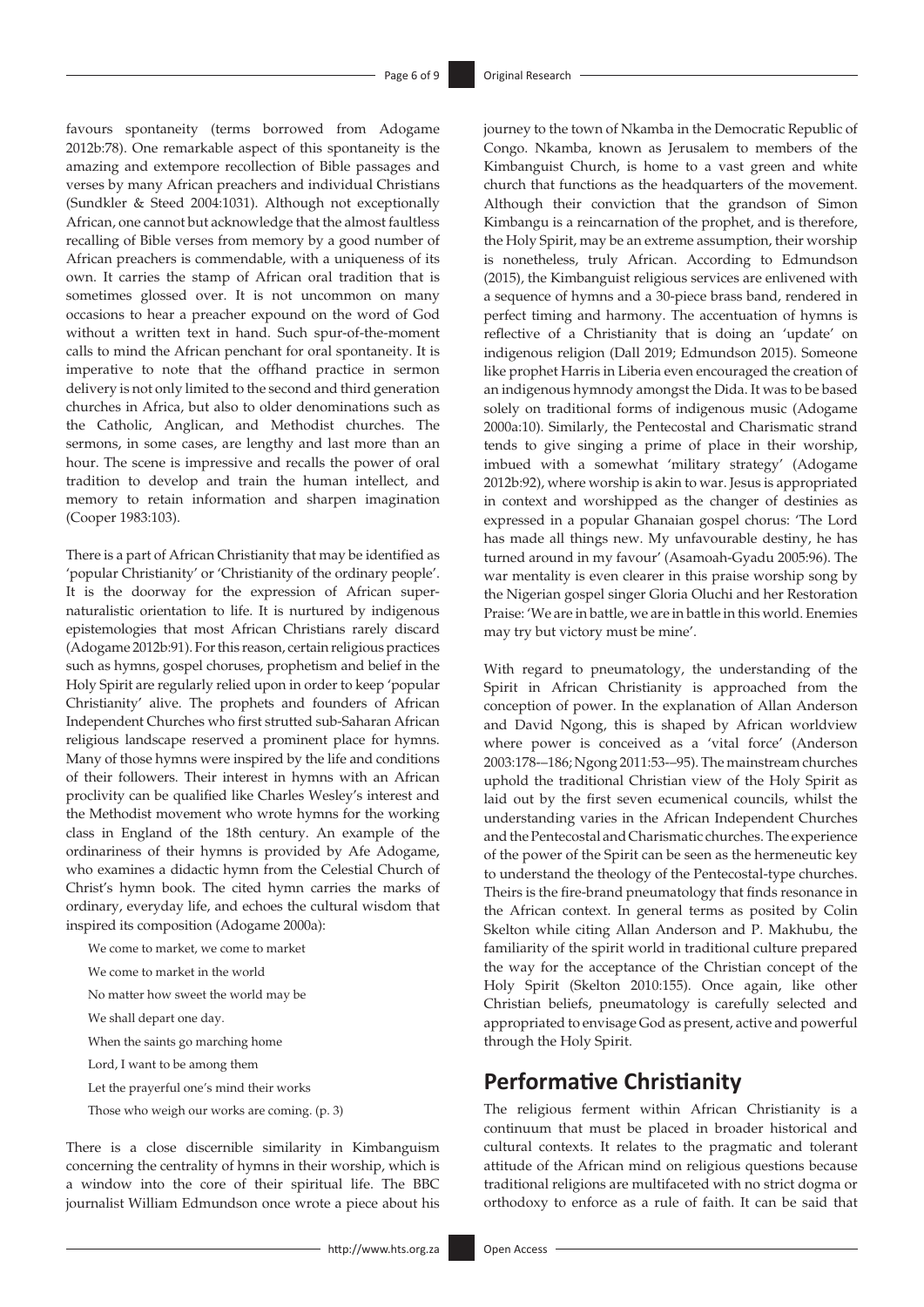religious fundamentalism was somewhat alien to indigenous societies. That African religious liberalism has survived to a greater extent in many parts of SSA. It is not uncommon for a good number of African Christians to pragmatically shop around in the competitive religious market of Africa. Individuals may attend different church services on different days of the week. They may patronise mainstream churches on Sunday as key service providers and flock to Pentecostal and Charismatic churches on another day where they wet their aspirations and desires for success and prosperity (Deacon & Lynch 2013:115). Bishop Akin Omoyajowo of the Anglican Church once predicted the future of Christianity in Nigeria to reside with the Aladura churches: 'Say what we may, the survival of the Christian Church in Nigeria today lies mainly in the direction of the Aladura Churches' (cited in Sundkler & Steed 2004:1034). Were he to make a similar prediction today, he would agree with Paul Gifford, Birgit Meyer and J. K. Asamoah-Gyadu that Pentecostal and Charismatic churches mark the new phase in articulating African Christianity. Their explosion has greatly changed the face of African Christianity so that even mainstream churches have had to adjust out of necessity to accommodate the indigenous expectations of their members (Asamoah-Gyadu 2005:95; Gifford 1994b:525; Meyer 2007b:7).

Like the African offshoots of the mission churches, Pentecostal and Charismatic churches also have foreign origins. They are the African re-invented and appropriated strands of their American parent churches. From the historical perspective, the prosperity gospel that now seems to be the dominant form of Christianity in Africa, was first propagated in the preaching and writings of two American evangelists, Kenneth Hagin and Kenneth Copeland. Their evangelism of prosperity took place during the boom decades of the 1960s and 1970s in America. It was a graced period in the United States of America, characterised by an upward social and economic mobility that propelled an increase in the living standard of many Americans (Deacon & Lynch 2013:110). The evangelists of the prosperity gospel made their mark within the American context of their time because the prospect of opportunities and success appeared all-time within reach. On the contrary, the transposition of the prosperity gospel on Africa's shores appeared when standards of living were on the downward slope on the continent. Their proliferation began its ascendance between the 1980s and 1990s, during the period of considerable strains for Africans on account of economic stagnation, political repression and authoritarian misrule (Deacon & Lynch 2013:109).

As a re-invented and a re-appropriated version of the American model, African Pentecostalism thrives on the assumption that prayer covers a gamut of issues, problems and difficulties. Situated within the African context, it provides the platform for the justification of wealth on the basis that Christ wants people to be wealthy. Its exponents argue that 'True Christianity necessarily means wealth' (Deacon & Lynch 2013:109–110). Armed with such a conviction, they accord a superlative importance to the declarative or performative use of the Bible as well as declarative preaching and declarative prayers (Gifford 2008c:206). All three are influenced by the oral tradition where rhetoric is both performance and declaratory. Like incantations in indigenous religion, there exists in the Pentecostal and Charismatic hermeneutic, an interconnection between word and action. Both are performative effects, and answers to declarative prayers that are meant to nullify and reverse any demonic plans against believers. As worship is encased like performance in a warlike setting, it is not out of place to whip Satan into submission and the demons hooked at, stepped upon and boxed in an imaginary fight (Asamoah-Gyadu 2005:104). It has equally given rise to 'healing camps' where pastors hold sway like actors in a theatre as in the performing arts, accompanied by clapping and dancing, and hysterical demonstrations. According to Asamoah-Gyadu, even 'healing and deliverance' has become a sub-culture of its own within African Christianity (Asamoah-Gyadu 2005:98). Therein, pastors declare 'breakthroughs', proclaim 'miracles' through certain manners of speaking, dramatisation and spurious claims such as the raising of the dead (Asamoah-Gyadu 2005:98, 104; Gifford 1987a:68; Meyer 2007b:18).

Regarding the performative use of the Bible, Paul Gifford underscores it as serving the purpose of driving home the message that the Bible is a book of God's promises for Born-Again Christians (Gifford 2008c:206). The performative usage of the Bible is very illustrative of the oral tradition. The utterances and proclamations of pastors on the word of God, are tailor-made to enclose promises for the congregation and serves to meet their specific need in a specific circumstance. Pentecostal pastors are idolised because of their perceived power, encapsulated in their word of mouth to declare blessings such as these expressions: 'You will be a lender, not a beggar', 'I am a king', 'God has not planned any defeat for my life', 'God will turn the tables in your life', 'I am a winner, losing is finished', 'If God says you are blessed, you are blessed and there is nothing the devil can do about it'. Interestingly, all these promises and declarations are considered fulfilled and effected in the lives of believers through the proclamation of the powerful man/woman of God whose word is supposedly marched with action (Gifford 1987a:82, 2008c:206, 214–219).

# **Conclusion**

Africa may be described as the land of oral tradition *par excellence*. Its indigenous cultures, religions, history, tradition and philosophy of life are conserved in the memory of its people. The oral tradition in diverse forms through the centuries has given to Africans their cultural identity as a people. It has created an impression of Africanness upon them that has remained indelible whether they be Christians, Muslims or adherents of traditional religions.

This article has striven to trace the marks impressed upon Christianity by African oral tradition. Christianity found a fertile soil in Africans because their attitudinal religiosity is characterised by tolerance. This mental frameset is bequeathed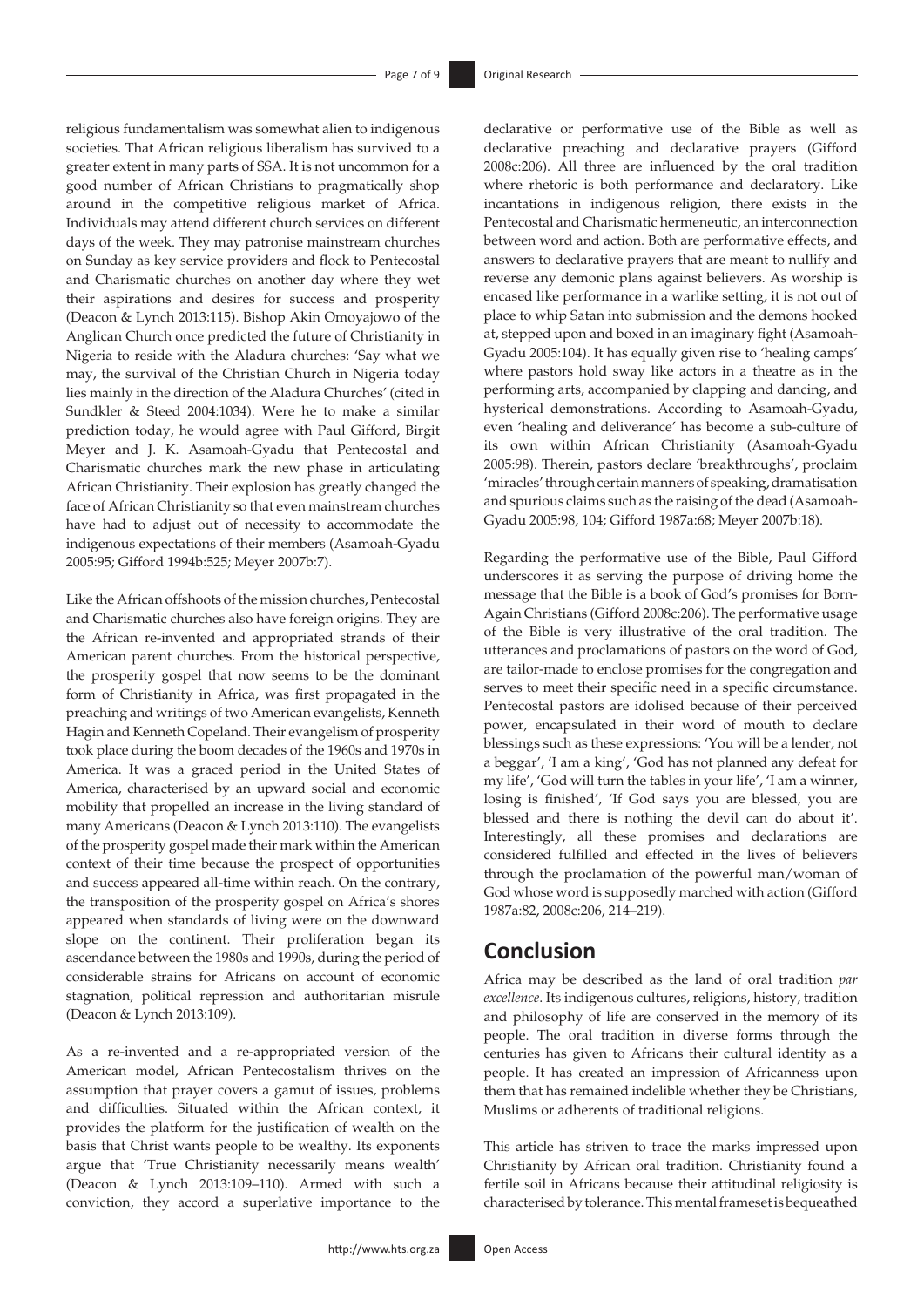to Africans by their indigenous worldview and religions. It means that the history of African Christianity displays a remarkable degree of pragmatism in its selective appropriation and adaptation on the African soil. Its performative brand is a response to the yearnings of the African soul that places value on the experiential knowledge of religion as opposed to the cognitive demand of the Christian faith.

There is no doubt that Africa has developed its own variant of Christianity. It carries with it the unmistakable emblem of African cultural forms that distinguish it within global Christianity. It has charted its peculiar path like the older forms of Christianity such as Greek, Latin, Syrian, Armenian and Egyptian Christianities. Those were specific diversities and each was coloured and shaped by the variety of its national culture. African Christianity, in likewise manner, has achieved a synthesis through the fusion of African cultural traits in their oral forms and the Christian system of beliefs and symbols. It is a vibrant Christianity that is reflective of the pragmatic and tolerant attitude of the African mind on religious questions. The adaptation of Christianity in the African locale has been made possible by innovative syncretism and pragmatic selections, also facilitated by African cultural matrix, at the centre of which, is the African oral tradition.

# **Acknowledgements**

I am grateful to the University of the Free State for financial support. Thanks to Dr Idara Otu for reading the first draft of the manuscript.

#### **Competing interests**

The author declares that he has no financial or personal relationships that may have inappropriately influenced him in writing this article.

### **Author's contributions**

V.U.I. is the sole author of this article.

#### **Ethical considerations**

This article followed all ethical standards for research without direct contact with human or animal subjects.

### **Funding information**

This article is part of the author's contribution as a research fellow at the University of the Free State.

#### **Data availability**

Data sharing is not applicable to this article as no new data were created or analysed in this study.

#### **Disclaimer**

The views and opinions expressed in this article are those of the author and do not necessarily reflect the official policy or position of any affiliated agency of the author.

# **References**

- Adogame, A., 2000a, 'Aiye loja, orun nile: The appropriation of ritual space-time in the cosmology of the Celestial Church of Christ', *Journal of Religion in Africa* 30(1), 3–29. <https://doi.org/10.1163/157006600X00465>
- Adogame, A., 2012b, 'Dealing with local Satanic technology: Deliverance rhetoric in the mountain of fire and miracles ministries', *Journal of World Christianity* 5(1), 75–101. <https://doi.org/10.5325/jworlchri.5.1.0075>
- Anderson, A., 2003, 'African initiated churches of the spirit and pneumatology', *Word & World* 23(2), 178–186.
- Asamoah-Gyadu, J.K., 2005, '"Christ is the answer": "What is the question?" A Ghana Airways Prayer Vigil and its implications for religion, evil and public space', *Journal of Religion in Africa* 35(1), 93–117.<https://doi.org/10.1163/1570066052995834>
- Berner, U., 2001, 'The notion of syncretism in historical and/or empirical research', *Historical Reflections/Réflexions Historiques* 27(3), 499–509.
- Cooper, G.C., 1983, 'Oral tradition in African societies', *Negro History Bulletin* 46(4),  $101 - 103$ .
- Creary, N.M., 1999, 'African inculturation of the Catholic Church in Zimbabwe, 1958–1977', *The Historian* 61(4), 765–781.<https://doi.org/10.1111/j.1540-6563.1999.tb01044.x>
- Dall, N., 2019, *In the name of the Father, the Son and Simon Kimbangu*, viewed 15 March 2021, from [https://www.ozy.com/true-and-stories/in-the-name-of-the](https://www.ozy.com/true-and-stories/in-the-name-of-the-father-the-son-and-simon-kimbangu/96261/)[father-the-son-and-simon-kimbangu/96261/.](https://www.ozy.com/true-and-stories/in-the-name-of-the-father-the-son-and-simon-kimbangu/96261/)
- Deacon, G. & Lynch, G., 2013, 'Allowing Satan in?: Moving toward a political economy of neo-Pentecostalism in Kenya', *Journal of Religion in Africa* 43(2), 108–130. <https://doi.org/10.1163/15700666-12341247>
- Edmundson**,** W., 2015, *Is the holy spirit living in Africa?*, viewed 15 March 2021, from <https://www.bbc.com/news/magazine-33476886>.
- Gampiot, A.M., 2017, *Kimbanguism: An African understanding of the Bible*, Pennsylvanian University Press, Philadelphia, PA.
- Gifford, P., 1987a, '"Africa shall be saved": An appraisal of Reinhard Bonnke's Pan-African Crusade', *Journal of Religion in Africa* 17(1), 63–92. [https://doi.](https://doi.org/10.1163/157006687X00055) [org/10.1163/157006687X00055](https://doi.org/10.1163/157006687X00055)
- Gifford, P., 1994b, 'Some recent developments in African Christianity', *African Affairs* 93(373), 513–534. <https://doi.org/10.1093/oxfordjournals.afraf.a098757>
- Gifford, P., 2008c, 'The bible in Africa: A novel usage in Africa's new churches', *Bulletin of the School of Oriental and African Studies* 71(2), 203–219. [https://doi.](https://doi.org/10.1017/S0041977X08000505) [org/10.1017/S0041977X08000505](https://doi.org/10.1017/S0041977X08000505)
- Kamara, G.M., 2000, 'Regaining our African aesthetics and essence through our African traditional religion', *Journal of Black Studies* 30(4), 502–514. [https://doi.](https://doi.org/10.1177/002193470003000402) [org/10.1177/002193470003000402](https://doi.org/10.1177/002193470003000402)
- Killingray, D., 2011, 'Passing on the gospel: Indigenous mission in Africa', *Transformation* 28(2), 93–102.<https://doi.org/10.1177/0265378810396296>
- Kollman, P., 2010a, 'Classifying African Christianities: Past, present, and future', *Journal of Religion in Africa* 40(1), 3–32.<https://doi.org/10.1163/157006610X493107>
- Kollman, P., 2010b, 'Classifying African Christianities: The anthropology of Christianity and generations of African Christians', *Journal of Religion in Africa* 40(2), 118–148. <https://doi.org/10.1163/157006610X498724>
- Kollman, P., 2012c, 'Analyzing emerging Christianities: Recent insights from the social sciences', *Transformation* 29(4), 304–314. [https://doi.org/10.1177/](https://doi.org/10.1177/​0265378812457753) [0265378812457753](https://doi.org/10.1177/​0265378812457753)
- Machinga, M., 2019, 'The impact of indigenous African thought on pastoral counseling', in M. Machinga, C. Doehring & R. Robins (eds.)*, Navigating religious difference in spiritual care and counseling: Essays in honor of Kathleen J. Greider*, pp. 151–166, Claremont Press, Chicago, IL.
- Maxwell, D., 2006, 'Writing the history of African Christianity: Reflections of an editor', *Journal of Religion in Africa* 36(3–4), 379–399. [https://doi.org/10.1163/](https://doi.org/10.1163/​157006606778941977) [157006606778941977](https://doi.org/10.1163/​157006606778941977)
- Meyer, B., 2004a, 'Christianity in Africa: From African Independent to Pentecostal-Charismatic Churches', *Annual Review of Anthropology* 33, 447–474. [https://doi.](https://doi.org/10.1146/annurev.anthro.33.070203.143835) [org/10.1146/annurev.anthro.33.070203.143835](https://doi.org/10.1146/annurev.anthro.33.070203.143835)
- Meyer, B., 2007b, 'Pentecostalism and neo-Liberal Capitalism: Faith, prosperity and vision in African Pentecostal-Charismatic Churches', *Journal for the Study of Religion* 20(2), 5–28.<https://doi.org/10.4314/jsr.v20i2.47769>
- Newbury, D., 2007, 'Contradictions at the heart of the Canon: Jan Vansina and the debate over oral historiography in Africa, 1960–1985', *History in Africa* 34, 213–254.<https://doi.org/10.1017/S0361541300009797>
- Ngong, D.T., 2011, 'Rethinking the other in contemporary African Christian theology', *Bulletin of Ecumenical Theology* 23, 53–95.
- Pachulia, D., 2019, 'Hymns of Synesius of Cyrene in their Christian and Platonist context', Master of Philosophy dissertation, Budapest, viewed 05 May 2021, from [www.etd.ceu.edu/2019/pachulia\\_dachi.pdf.](www.etd.ceu.edu/2019/pachulia_dachi.pdf.)
- Sackey, E., 1991, 'Oral tradition and the African novel', *Modern Fiction Studies* 37(3), 389–407.<https://doi.org/10.1353/mfs.0.0987>
- Skelton, C., 2010, 'Performing the Holy Spirit: Ritualised manifestations of faith in an African Independent Church', *Journal for the Study of Religion* 23(1/2), 151–172. <https://doi.org/10.4314/jsr.v23i1-2.69796>
- Smith, W., 1854, *Dictionary of Greek and Roman geography*, viewed 05 May 2021, from [http://www.perseus.tufts.edu/hopper/text?doc=Perseus](http://www.perseus.tufts.edu/hopper/text?doc=Perseus%3Atext%3A1999.04.0064%3Aentry%3Dsolyma-geo)%3Atext%3A1999. 04.0064%3Aentry%[3Dsolyma-geo](http://www.perseus.tufts.edu/hopper/text?doc=Perseus%3Atext%3A1999.04.0064%3Aentry%3Dsolyma-geo).
- Stewart, C., 1999, 'Syncretism and its synonyms: Reflections on cultural mixture', *Diacritics* 29(3), 40–62. <https://doi.org/10.1353/dia.1999.0023>